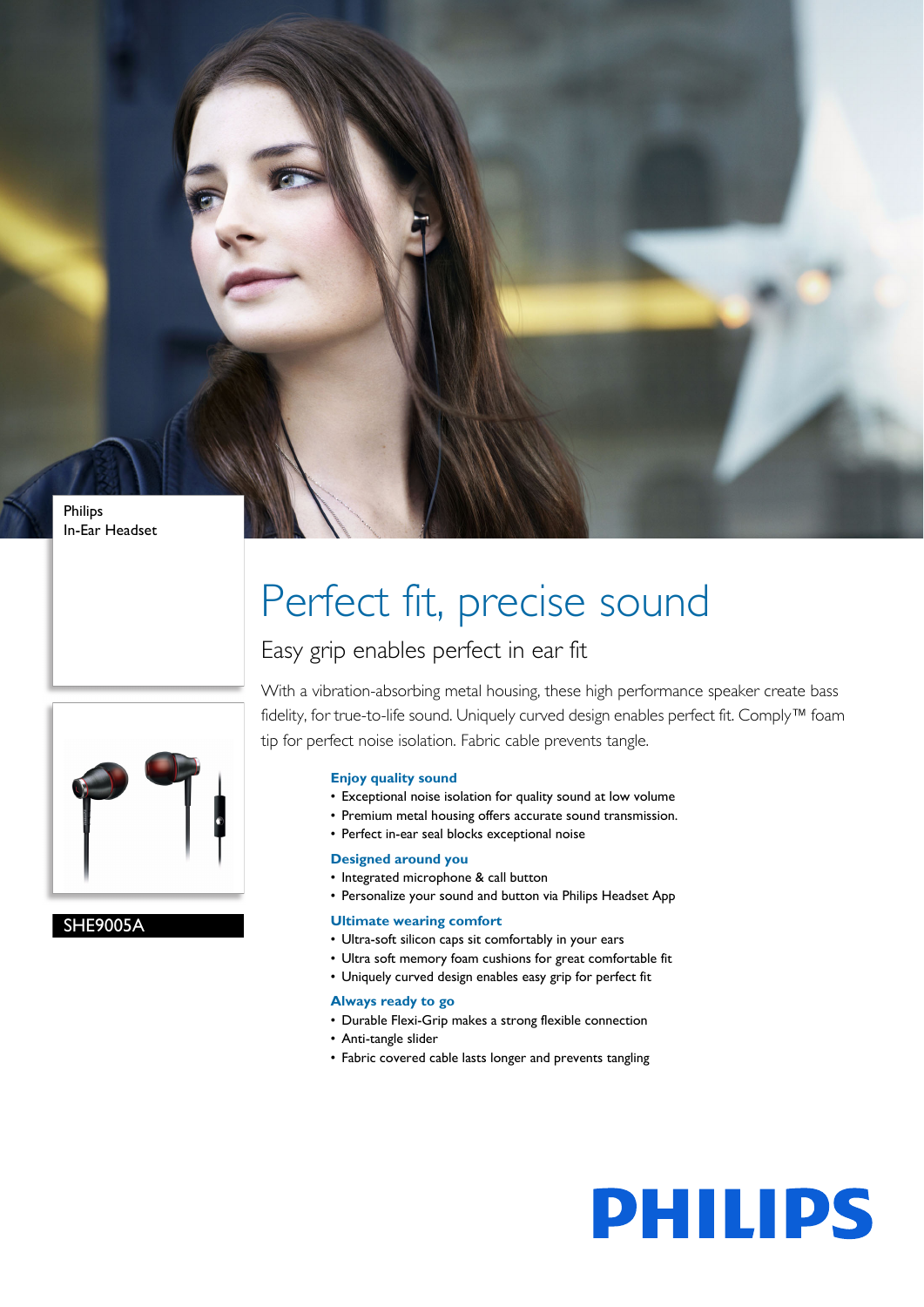#### SHE9005A/00

### **Highlights**

#### **3-size ultra-soft silicon caps**



The 3 sizes of ultra-soft silicon caps of these Philips earphones sit comfortably in your ears without adding pressure to them whilst blocking out unwanted noise.

#### **Anti-tangle fabric cable**

Textile covered cable prevents cable tanglling, is very long-lasting and extends the product life.

#### **Anti-tangle slider**



When storing your headphones there is a risk that the cables tangle if not stored carefully.This makes it a hassle to store the headphones and get them ready for listening. Simply slide the anti-tangle slider towards the earpieces to keep the two earpiece cables neatly together, and to minimze the risk of the cables tangling.

#### **For best sound at low volume**

You don't have to turn up the volume in noisy places anymore. Angled Acoustic Pipe and the perfectly sealing earbuds cut off background noise significantly, delivering the same quality sound at lower volume and a longer battery life.

#### **Flexi-grip design**



The soft flexi-grip material that the body of the headphone is sheathed in enhances its performance and extends its durability. It protects the cable connection from damage that otherwise could occur due to repeated bending of the headphone body from frequent contact with the user's fingertips when being put on and removed.

#### **Soft memory foam cushions**



Ultra soft memory foam cushions perfecty shape around the contours for your ears. This gives you the best fit while you hardly feel them.

#### **Precisely tuned acoustics**

Perfect in-ear seal of these earphones surprises you with exceptional noise isolation.

#### **Premium metal housing**



Housed in superior metal, these earphones are shielded from unnecessary vibration for accurate sound transmission, resulting in smooth bass response and clear mid-to-high range tones.

#### **Uniquely curved design**

A unique curved headphones housing design, enables easy grip and makes it easy to get perfect in ear fit - even on the go.

#### **Integrated microphone**



With the integrated microphone and call button you can use this Philips headset for music as well as calls from your mobile phone. Enjoy handsfree calling, while easily accepting and ending calls from your headset.

#### **Your own personalization**

Download the Philips Headset App to personalize the sound of your headset as well as the remote to Answer/ End call, Play/ Pause music, Adjust volume +/-, and Change tracks.